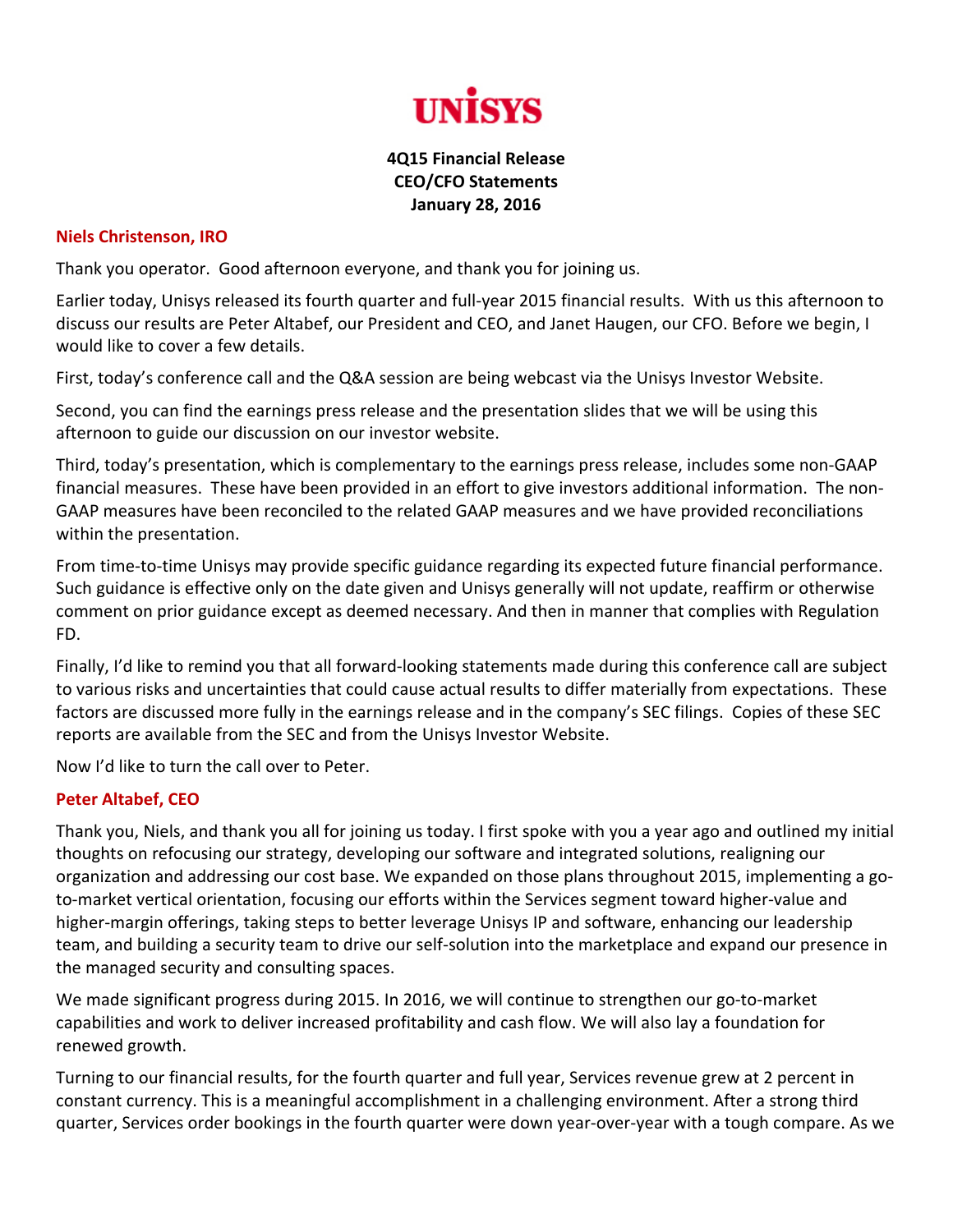enter 2016, our sales and client account teams are fully aligned and appropriately incented to support our goto‐market focus and leveraged offerings.

Technology revenue was down year-over-year in the fourth quarter and for 2005 overall. We had communicated that a decline was expected, principally because of fewer ClearPath Forward license renewal opportunities in the year. This business is important to the company and we have made great strides to modernize our ClearPath Forward platform and increase both its functionality and integration with other systems.

For example, it is now plugged into VMware Center and users can monitor and manage ClearPath Forward workload from the vCenter console. In addition, Docker Containers are now supported to increase workload density with industry standard technology.

The progress we have made on improving our cost structure was evident this year. We exited 2015 with \$100 million in net annualized run rate savings from our cost reduction efforts. And we expect to double the run rate of those savings as we exit 2016.

Turning to our industry vertical go-to-market approach, we added new leadership and won new business. Within our government sector, our Public business includes all government clients outside the U.S. federal government and accounted for 22 percent of our revenue for the year.

An important step in 2015 was the creation of our Justice, Law Enforcement and Border Protection initiative, which links both our public and our U.S. Federal business with solutions applicable to clients in both groups. Earlier this month, William Searcy III, joined Unisys to lead this initiative. Bill was most recently the FBI's Deputy Assistant Director for the IT Infrastructure and IT Engineering Divisions and previously FBI Section Chief for the Data Acquisition/Intercept Section, Operational Technology Division at Quantico.

Our Public group was active in the fourth quarter, including closing a two-year contract extension of the IT support services we provide for 100,000 end users of a large Australian federal government agency at 450 locations across that country. And a managed services contract extension with a large U.S. city, through which we help the city maintain a host of important services.

Our U.S. Federal business, the other part of our government sector, represented 19 percent of our 2015 revenue. And had a number of impressive wins and successes in the fourth quarter. We were awarded a contract to provide AWS cloud services for a Law Enforcement Agency. We won a competitive bid to provide IT Service Management implementation services for the U.S. Patent and Trademark Office.

We expanded the scope of services we provide to the Department of Interior to include design and implementation of an SAP HANA capability in a public cloud. This is expected to be one of the first implementations of a SAP HANA solution in the secure public cloud for a U.S. federal government agency.

We won a contract with a Civilian government agency for ClearPath Forward ePortal software and support to develop mobile and web applications. We added Work Force Management and additional CRM functionality as part of our Army Enterprise Service Desk contract.

Our federal leadership has also continued to receive recognition from outside the company. Venkatapathi Puvvada, the President of our U.S. Federal business was selected for the FedScoop 50 Industry Leadership Award for his promotion of government‐industry collaboration. This award follows other recognition for Venkat, including the Federal 100 Eagle Award earlier this year. All evidence of Venkat's ongoing leadership and the innovation and excellence we are bringing to the U.S. federal government clients.

Moving on in the Commercial sector, we are very pleased that Kelly Cook joined Unisys in December to lead our global Commercial vertical industry group. Revenue from the company's commercial clients represent a third of our revenue during 2015. Kelly brings 27 years of experience in developing and delivering innovative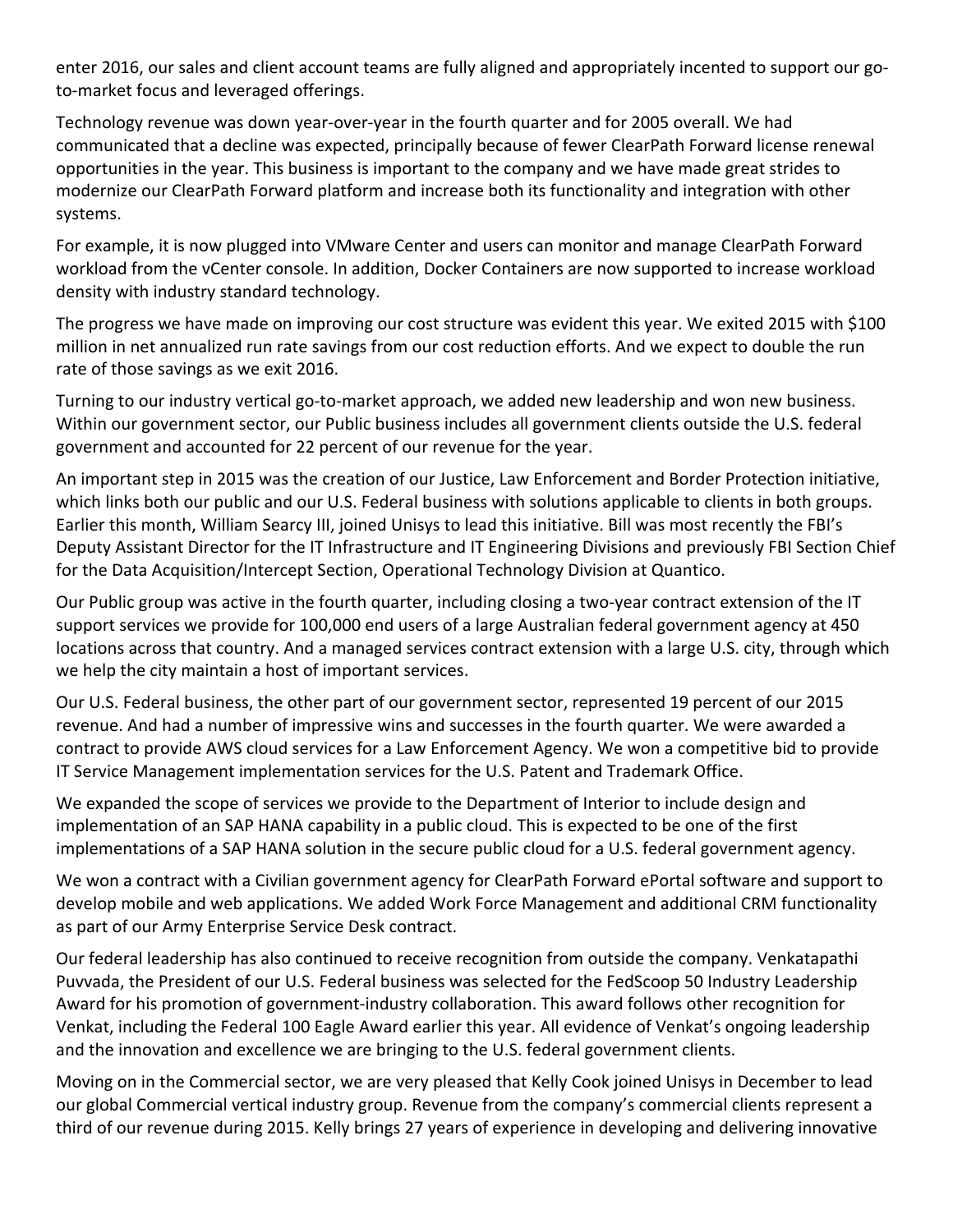IT‐based solutions and managing relationships with commercial clients, including clients in the pharmaceutical and healthcare industries, most recently as senior industry executive at Tech Mahindra.

It was an active quarter in our Commercial sector. We signed a six‐year contract with one of America's largest automotive retailers, a new Unisys client, for service desk support and ServiceNow ITSM implementation and management. We closed an end user services contract with a leading global food service retailer to support its corporate and regional offices in the U.S. and Canada. Unisys won a contract extension to provide end‐user IT services for the 48,000 employees of an EMEA‐based global pharmaceutical, chemical and life science company. We won a five‐year contract with a new airline client based in EMEA to provide service desk and onsite support for that company's 30,000 global employees.

We expanded a contract with a leading U.S. based provider of equipment to the global energy and chemical industries. Our services include advanced data analytics and personalized service delivery built around our VantagePoint solution to more than 11,000 technology users in over 55 countries.

Within the Financial Services sector, we are pleased that effective February 1, Eric Crabtree will join Unisys as the global leader of our Financial Services vertical industry group, which represents 26 percent of the company's revenue.

Eric, who most recently served as managing director of omni‐channel banking at Royal Bank of Scotland, brings more than 20 years of experience in developing and delivering multi‐channel financial services solutions. Eric's arrival next week will complete our vertical industry group global leadership team.

Financial Services wins during the fourth quarter included an ePortal implement contract with a major United Kingdom bank to integrate its core banking system, which runs on ClearPath Forward with the bank's internet and digital banking platform. A five‐year ClearPath Forward contract extension with a long‐standing client that is one of the world's largest outsourcing providers to financial services institutions. And an extension of a contract with a large Latin American financial services client to continue providing mortgage administration and processing services.

Throughout my discussion of our recent wins, I highlighted some end‐user services engagements. In addition to our client's recognition of our capabilities, Forrester recently named us as a leader in its most recent Wave reports on Workplace Services globally and in both North America and in EMEA.

In addition to our vertical go-to-market orientation, we have also strengthened our leveraged solutions, including our global security solutions practice. Our security team has been busy. Last week was the global launch of Stealth on the Amazon Web Services cloud platform, providing for easy online purchase to the AWS marketplace of Stealth protection for AWS cloud computing capacity. We believe this is the first time that micro‐segmentation has been available to client in a public cloud, and it provides AWS users with the ability to access an unparalleled level of security in the world's largest public cloud.

In addition to Stealth's presence on the AWS marketplace, Stealth was made available on Commercial Cloud Services, also known as C2S, the Amazon cloud region established for the Central Intelligence Agency for classified data that is now open to all U.S. federal intelligence agencies. C2S is an isolated region within AWS that hosts sensitive workloads and ensures that this work meets the U.S. government's regulatory and compliance requirements.

Finally, we also announced an Extended Data Center, or cloudbursting, option for Stealth on AWS, which means our enterprise clients can shift entire workloads, as needed, from their data centers or our data centers to the AWS public cloud, while maintaining enhanced control over security.

We are also seeing progress in our direct sales efforts. During the fourth quarter, new Stealth contracts included PBF Energy, a new client and one of the largest independent petroleum refineries and suppliers in the United States; a global financial services and credit card company; and a UK‐based building society.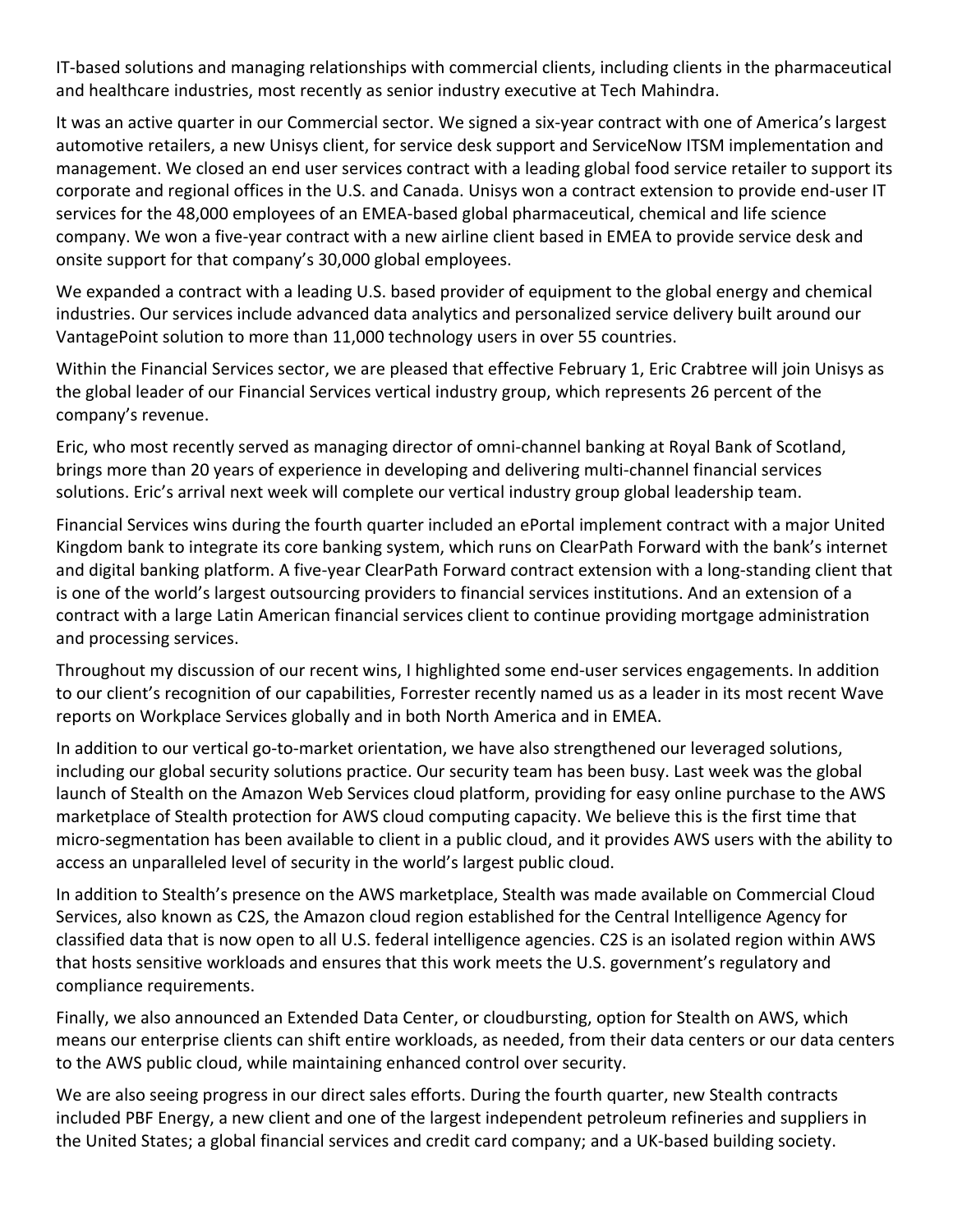Certifications are ongoing proof points that also demonstrate Stealth's capabilities and expand the range of clients that can utilize our software, particularly in the government space.

Our latest version of Stealth has now been formally accepted into evaluation by National Information Assurance Partnership's Common Criteria Evaluation and Validation Scheme. In partnership with the National Institute of Standards and Technology, NIAP approves common criteria testing laboratories to conduct security evaluations in private sector operations.

Stealth is also under formal evaluation by the NSA's Commercial Solutions for Classified program, or CSfC. Although the evaluation is ongoing, the NSA has already cleared Stealth as okay to buy, which enables us to engage in additional federal sales activities.

Stealth is an excellent example of leading‐edge, IP‐driven innovation, but its value is enhanced by the converged security practice we established in 2015. Examples of the work underway in that practice include the following. We recently renewed and expanded an information security and event management contract, under which Unisys provides cyber security services to Empresas Públicas de Medellín, a public utility based in Colombia.

Also, in the fourth quarter, a U.S. port extended a contract with Unisys for the maintenance and support of video surveillance, biometric access control, and other physical security systems, as well as the addition of cyber security assessment services. And earlier this month, after a successful trial at Dallas International Airport, we began implementation of a Unisys‐developed facial recognition system at JFK International Airport in New York City.

Throughout 2015, we improved the transparency of our financial reporting to provide more visibility into our performance. Now, for the first time in 10 years, we are sharing our expectations for the coming year. In 2016, we expect revenue of \$2.775 billion to \$2.875 billion. We anticipate a non‐GAAP operating profit margin before the impact of our cost reduction charges and pension expense to increase to between 7 percent and 8 percent. Finally, we are forecasting higher adjusted free cash flow of \$160 million to \$200 million. Janet will provide more details and we look forward to discussing our progress against them as we move through 2016.

Thank you again for joining us, I'll now turn the call over to Janet before we open the call for questions.

## **Janet Haugen, CFO**

Thank you, Peter. Hello, everyone, and thank you for joining us on this call. In my comments today, I will first cover a summary of our fourth‐quarter and full‐year financial performance, followed by a discussion of our revenue composition for the fourth quarter and full year. After the revenue discussion, I will cover segment performance and cash flow performance for the fourth quarter and the year. I will then provide an update on our cost-reduction program and our defined benefit pension plan. And lastly, I'll provide additional comments on our 2016 guidance. I will provide comparisons on a GAAP and non‐GAAP basis. The non‐GAAP results typically exclude our pension and cost reduction charges. Unless otherwise mentioned, comparisons are on a GAAP basis.

Let me begin with a summary of our fourth quarter and full-year 2015 results. Please turn to slide four. Fourth quarter revenue was \$790 million, which was down 13 percent year‐over‐year, 6 percent down in constant currency. In the fourth quarter, Services revenue grew 2 percent on a constant‐currency basis, our fourth consecutive quarter of Services revenue constant currency growth.

Technology revenue declined in the fourth quarter. Technology revenue can vary significantly based upon the timing of software license renewals. Fourth quarter Technology revenue declined by 30 percent year‐over‐ year in constant currency on lower software license renewals, as well as lower third-party product sales.

Our cost reduction program is showing benefits across all of our cost lines. And I will provide an update on the overall program in a moment. Our fourth quarter non‐GAAP operating profit margin of 12.1 percent rose 100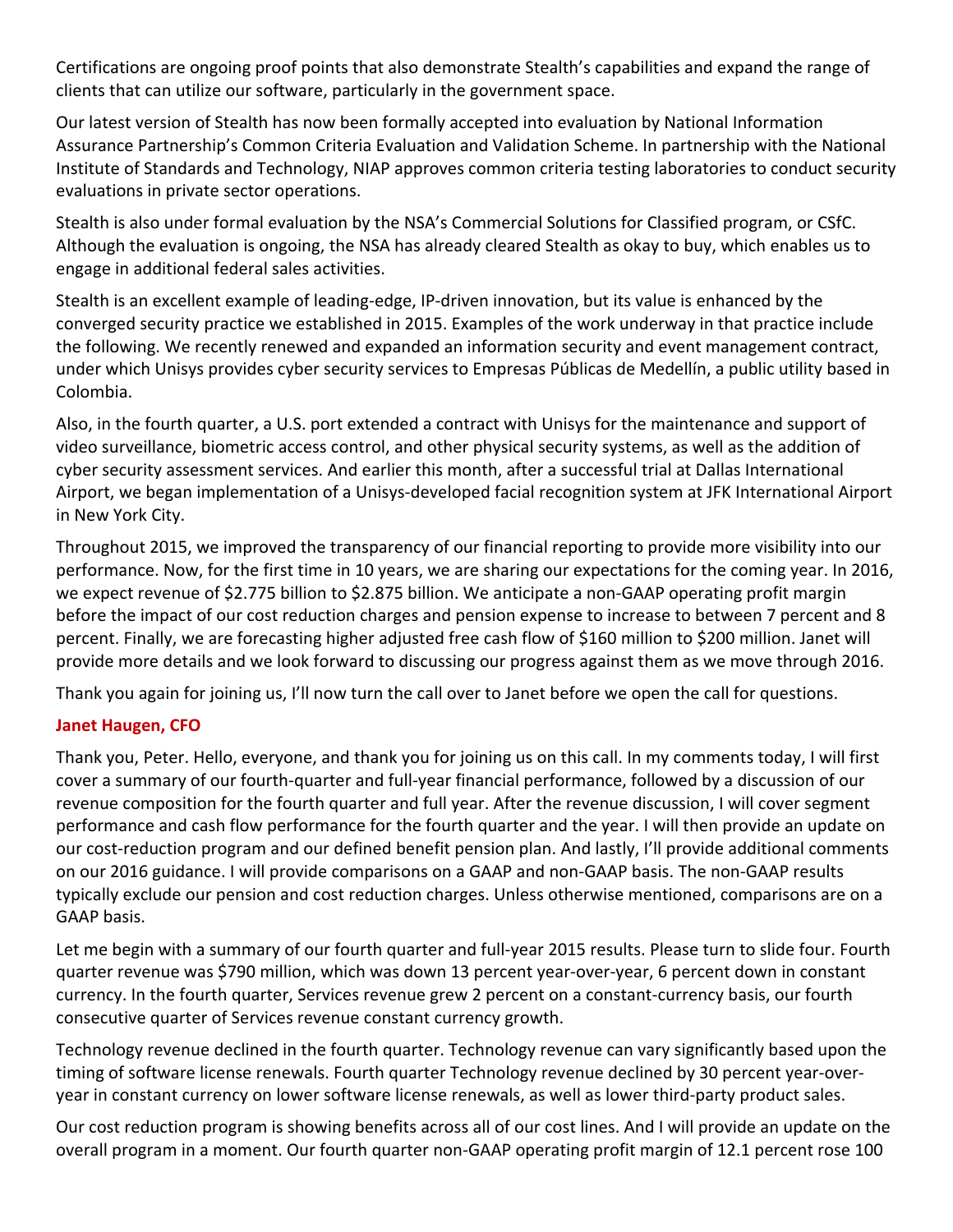basis points year‐over‐year, reflecting the benefit of the cost reduction actions taken by the company. We generated \$152 million of adjusted EBITDA in the fourth quarter, which was 6 percent above the prior‐year quarter. Our fourth quarter diluted earnings per common share was \$0.02 and on a non‐GAAP basis, fourth quarter 2015 diluted earnings per share was \$1.58, roughly flat year‐over‐year.

For the full year, revenue of \$3 billion was down 10 percent as reported and down 2 percent at constantcurrency rates. Services revenue grew 2 percent in constant currency and Technology revenue declined 22 percent year‐over‐year in constant currency from lower software renewal opportunities in the year and lower third‐party sales. The full‐year 2015 non‐GAAP operating profit margin was 5.8 percent compared to 6.8 percent in 2014.

We generated \$366 million of adjusted EBITDA in the year. For 2015, we reported a diluted loss per common share of \$2.20. On a non‐GAAP basis, our 2015 diluted earnings per common share was \$2.26 versus \$2.36 in 2014.

Moving to our fourth quarter revenue profile, please move to slide five. From a segment view, Services represented 82 percent of our fourth quarter 2015 revenue. Within Services, cloud and infrastructure services decreased by 4 percent on a constant‐currency basis, principally in the U.S. and Canada.

Application Services was up 17 percent on a constant‐currency basis. Our work at U.S. Federal Customs and Border Patrol under the Border Enforcement Management Systems contract, known as BEMS, and other border security project work contributed to the revenue growth.

Moving to a geographic view of our fourth quarter revenue, revenue from the U.S. and Canada declined 5 percent in constant currency, largely reflecting lower Technology sales to the U.S. federal government, which was more than offset by growth in Services.

Our EMEA region reported constant currency revenue growth of 4 percent as a result of higher year‐over‐year Technology revenue. And lower Technology revenue drove constant currency revenue declines in both our Asia Pacific and Latin America regions.

And lastly, looking at our fourth quarter revenue by industry, within government, Public Sector revenue grew 3 percent in constant currency, fueled by modest growth in both Services and Technology. U.S. Federal, the other component of government, declined 18 percent year‐over‐year as a result of lower Technology revenue. Services revenue continued to grow in the fourth quarter.

Revenue from Financial Services industry customers increased 10 percent in constant currency, principally reflecting higher Technology revenue, but offset a slight decline in Services revenue. And revenue from Commercial sector declined 16 percent on a constant‐currency basis due to lower revenue in both Technology and Services.

Moving now to the full‐year 2015 revenue composition, please move to slide six. Services represented 86 percent of revenue. Cloud and Infrastructure Services decreased by 4 percent on a constant‐currency basis, principally due to lower revenue in U.S. and Canada. Application Services was up 15 percent on a constant‐ currency basis, reflecting the benefit of first‐year work under the U.S. federal BEMS contract and other border security engagements.

From a geographic perspective of our 2015 revenue, U.S. and Canada grew 5 percent in constant currency, largely reflecting Services revenue growth, particularly within the U.S. federal government. Our other regions reported revenue declines in constant currency, principally due to lower Technology sales.

And turning to our 2015 revenue by industry sectors, within government, Public Sector declined 6 percent in constant currency and U.S. Federal rose by 8 percent year-over-year, reflecting higher Application Services revenue. Revenue from Financial Services clients grew modestly on a constant-currency basis, while revenue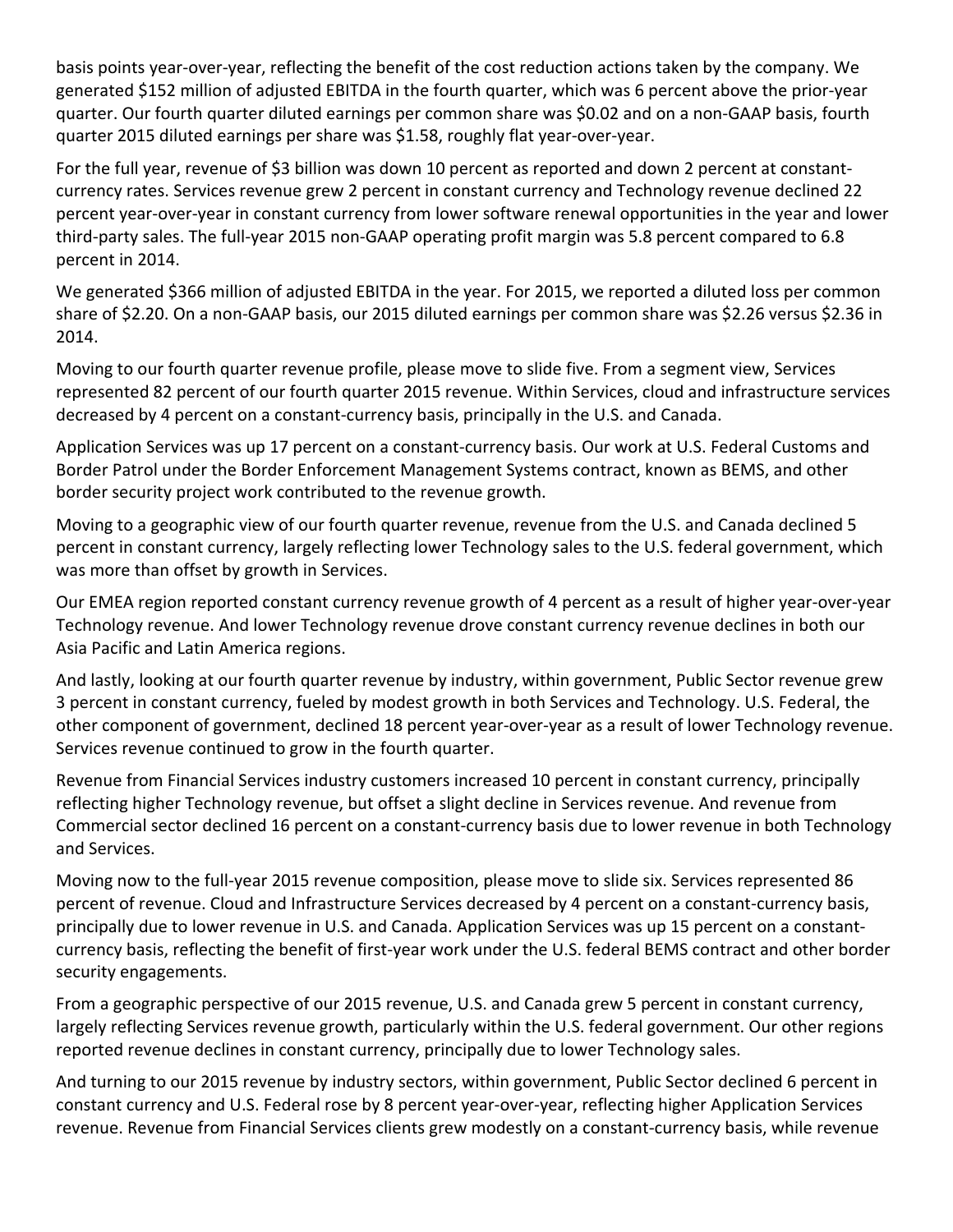from the Commercial sector clients declined on a constant‐currency basis due largely to lower Technology revenue within the Transportation sector.

Moving to our segment results, please turn to slide seven. Services gross profit margin declined 170 basis points year‐over‐year to 16.2 percent. In addition to currency, the Services gross margin was impacted by lower contract volumes on higher‐margin engagements and lower short‐term project revenue.

Our Services delivery team is working to improve our gross margin by refining our Services delivery model, solution guidelines, workforce pyramids, the mix of onshore and offshore resources and increasing automation.

We also expect some benefit from our cost-reduction actions in the gross profit margin, although the most significant reductions to the cost of revenue will come from our actions in Europe, the majority of which will not begin to take effect until later this year and into 2017. Our reported Services operating profit margin of 3.6 percent in the fourth quarter of 2015 was up slightly year‐over‐year.

Technology gross profit margin increased 10.2 percentage points to 68.4 percent on lower revenue. This improvement reflected a richer mix of revenue as a greater proportion of the Technology revenue is from our ClearPath Forward product family and we had lower third‐party technology sales.

Our fourth quarter Technology operating profit margins also increased significantly on higher gross profit margins and the benefit of cost reduction actions. The pattern of performance in the fourth quarter is generally consistent with that of the full‐year as you will note on slide eight.

For some comments on service bookings please turn to slide nine. After a strong third quarter, our fourth quarter service bookings declined year‐over‐year and sequentially. From a geographic perspective during the fourth quarter of 2015, we saw year‐over‐year Services order bookings growth in Asia‐Pacific region and declines in our other regions. Services bookings in Cloud and Infrastructure Services increased sequentially, but were down year‐over‐year. Last year in here we had significant renewals in Cloud and Infrastructure Services and BPO.

We ended the fourth quarter with \$4.3 billion in Services backlog, which was down 10 percent from last year with currency causing a five percentage point negative impact on the year-over-year comparison. Of our \$4.3 billion in Services backlog, we expect approximately \$1.8 billion, or 42 percent, of that Services backlog to convert into 2016 Services revenue. Approximately \$560 million of the December 31, 2015 Services backlog is anticipated to convert into first quarter 2016 Services revenue.

Moving to cash flow, please turn to slide 10 for an overview of our performance in the fourth quarter and full year. We generated \$110 million of cash from operations in the fourth quarter of 2015 compared to \$106 million in the year‐ago quarter.

As I mentioned on our third quarter earnings call, our cash flow from operations was adversely affected by slower payments in the second half of 2015 from one of our larger public sector clients in the U.S., a state government that was experiencing budget delays, which affected its ability to pay vendors. This delayed \$48 million in anticipated payments during the fourth quarter. We received this payment in early January 2016, but it had a significant impact on our fourth quarter cash flow and DSO, inflating fourth quarter DSOs by about five days.

The company generated \$1 million in cash from operations during 2015 versus \$121 million during 2014.The \$120 million decline in year‐over‐year cash generated from operations during 2015 reflects cost reduction payments of \$59 million and the impact of the delayed collection of the \$48 million public sector client receivable I just mentioned.

Capital expenditures were \$46 million in the fourth quarter of 2015 versus \$69 million in the fourth quarter of 2014. Capital expenditures for the full year were \$214 million, essentially flat year‐over‐year, as higher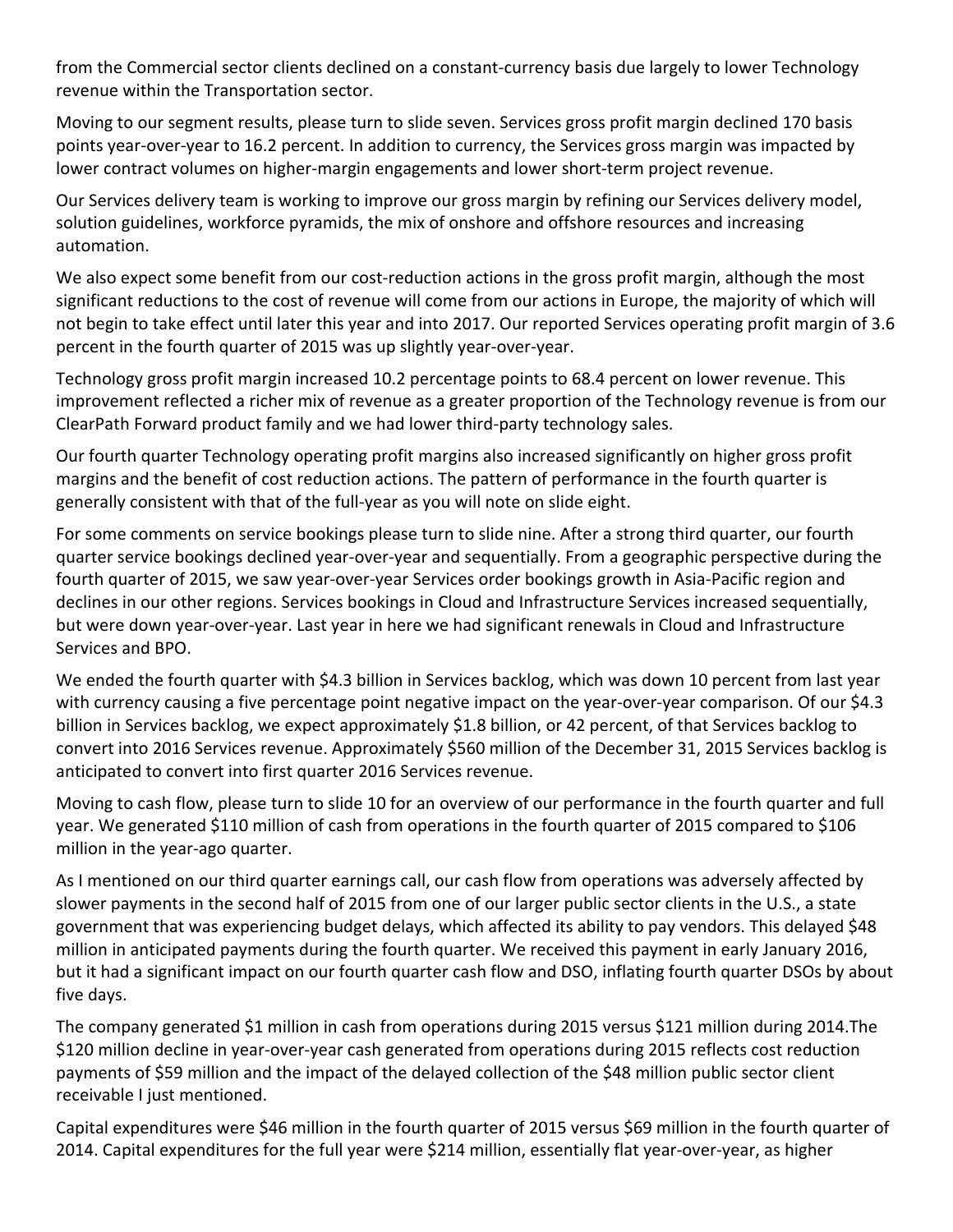investments in outsourcing assets offset lower investment levels in marketable software and property additions. We anticipate slightly lower capital expenditures during 2016 and are working towards a more capital‐light model, particularly in our Cloud and Infrastructure segment. The extended data center option for Stealth on AWS that Peter highlighted in his comments is one potential element in facilitating a more capital‐ light model in the future.

With lower fourth quarter capital expenditures, we generated \$26 million more free cash in the fourth quarter of 2015 than in the same period last year. Our free cash flow increased by 70 percent and the adjusted free cash flow doubled year‐over‐year to \$117 million in the fourth quarter of 2015.

At the end of 2015, the company had approximately \$365 million in cash and approximately \$312 million in debt.

Beginning on slide 12, we have provided information on our worldwide pension plan, funding position, and expected cash funding levels.

Let me just point out a few key takeaways. As a result of higher year-over-year discount rates, modest asset returns and \$148 million in contribution, the net deficit in our defined benefit pension plans at December 31, 2015 declined about \$270 million from December 31, 2014. And we ended 2015 in an underfunded position of \$1.96 billion.

During 2016, we expect to contribute approximately \$139 million into our defined benefit plans, which is \$9 million less than what's contributed in 2015.

Our pension liability remains very sensitive to changes in discount rates. For 2016, a change of 25 basis points in the U.S. discount rate causes an approximate \$134 million change in the pension obligation. For international plans, a change of 25 basis points in the discount rate causes an approximate \$127 million change in the pension obligation.

Let me take a moment now to give you an update on our cost-reduction program. As we previously discussed on prior earnings calls, our multi‐year cost reduction program is estimated to result in a \$300 million charge over time. In the fourth quarter, we recorded \$49 million of these charges and \$119 million for the full year.

We estimated that the cash requirements of this program would be \$280 million over the course of the program. Cash payments of \$21 million were made in the fourth quarter, bringing our total cash payments this year to \$59 million.

We are on track to realize the \$200 million in annualized savings exiting 2016 that we previously announced as our goal. We exited 2015 delivering annualized savings of approximately \$100 million as we had originally targeted. We now anticipate up to an additional \$30 million in net savings by the conclusion of the program in 2017.

As we move forward with the program, we expect to extend a portion of these charges, roughly a third of the \$300 million we've outlined, into 2017. This is consistent with the timetable for actions in Europe under a selffunded process we are currently pursuing.

The anticipated cash requirements remain consistent with our initial expectation, but the timing of the outlay for these items is expected to extend into 2017 based on the timing of our actions in Europe. And lastly, we are increasing our annualized savings estimate to \$230 million by the conclusion of the program in 2017.

Moving to a review of 2016, Peter provided overall guidance. Allow me to provide some additional details as highlighted on slide 14. Our revenue guidance of between \$2.775 billion and \$2.875 billion for 2016 assumes currency will have a negative two percentage point impact on year‐over‐year comparison.

On a constant‐currency basis, we anticipate a decline from 2015 of between 3 percent and 6 percent on anticipated lower Technology revenue, as we discussed on our last earnings call and lower Services revenue.